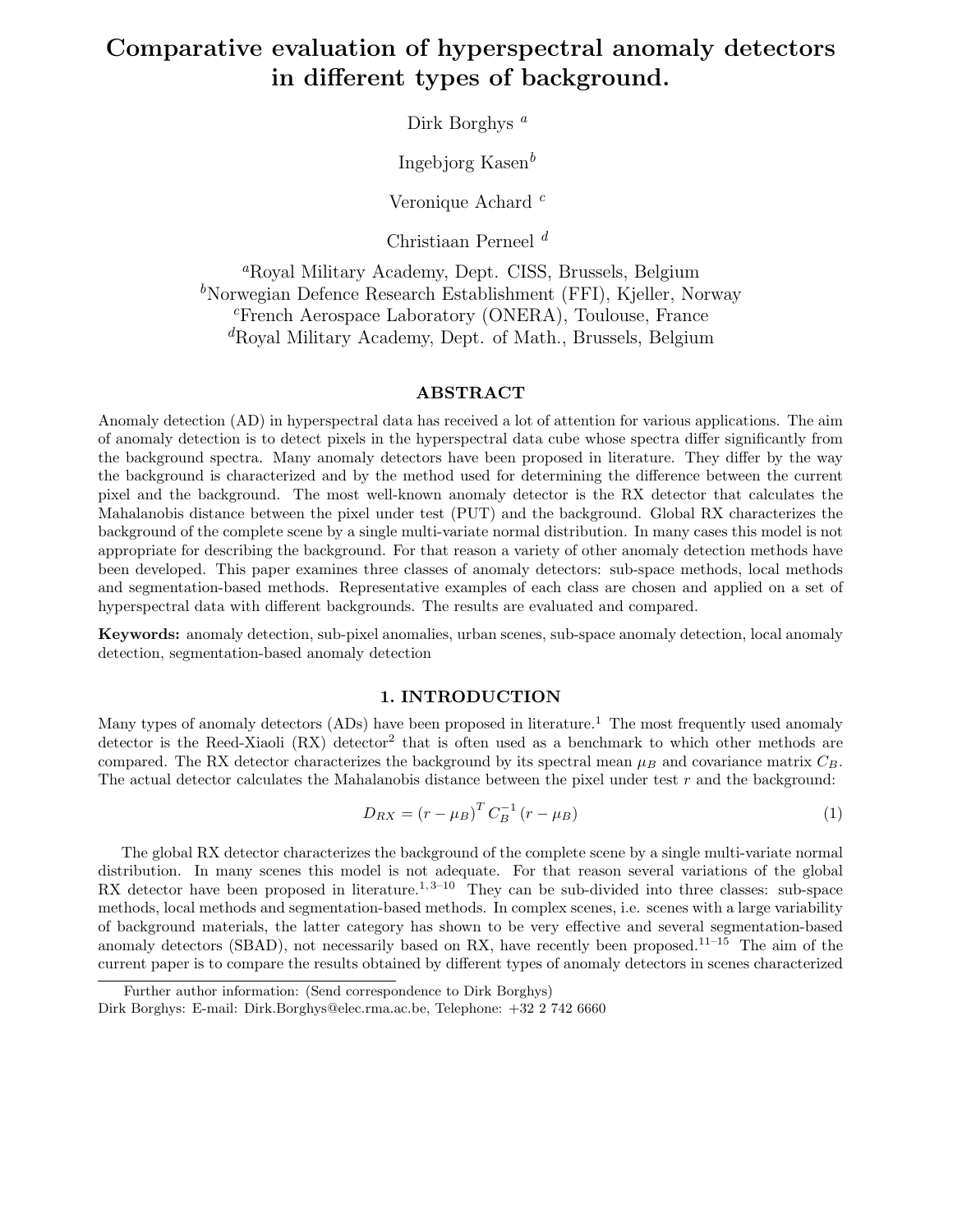by different types of background. In particular two rural scenes with sub-pixel anomalies, a rural scene with some targets in shadow and an urban scene were considered. Representative examples of each of the three previously mentioned classes of anomaly detectors were included in the comparison. The evaluation is based on Receiver-Operator Characteristic (ROC) curves. For spatially fully resolved targets the probability of false alarms at first detection was also considered. For the urban scene, besides an objective evaluation, a more subjective evaluation is also given.

The rest of the paper is organized as follows: section 2 presents the used datasets, in section 3 the examined anomaly detection methods are briefly presented, section 4 presents the different pre-processing methods that have been applied to the data. The last two sections of the paper present the results and the conclusions.

#### 2. OVERVIEW OF THE DATASET

The analysis was performed on a set of hypercubes of scenes with various backgrounds and representative of three scenarios:

- a rural environment with sub-pixel targets (CAM and OSLO)
- a rural environment with some of the targets in shadow (BJO)
- an urban environment (OSLO2)

Table 1 presents an overview of the used dataset. The first two datacubes are real hyperspectral images in which a matrix of anomalies was inserted artificially. Fig. 1 shows these images with full-pixel anomalies. The results shown in this paper were obtained with 10% mixing ratio sub-pixel anomalies for the CAM scene. For OSLO1 the mixing ratio was varied from 100% to 10%. The inserted anomalies are spectra of a green paint (CAM) and a green fabric (OSLO1).

The BJO image (fig. 2, left) was acquired over a natural scene with an agricultural region and a small forest near the village of Bjoerkelangen in Norway. Fourteen targets composed of different types of material and with different colors were laid in the scene during the image acquisition. Targets T3-T7 were in shadow. T3 in deep shadow between the trees, the four others in the shadow at the edge of the forest. Table 2) presents the dimensions and material types of the different targets.

The OSLO2 scene (fig. 2, right) is part of the center of Oslo. In this scene four targets (T1-T4) were laid out. Their respective dimensions in the image are: T1:  $5 \times 10$ ,  $T2$ :  $5 \times 9$ , T3:  $2 \times 6$  and T4:  $6 \times 7$  pixels. Targets T2 and T3 are pieces of green fabric and the other two of a blue plastic. T1-T3 were laid out on the grass in a park, T4 was put on an asphalt background in the shadow from a building.

The images BJO, OSLO1 and OSLO2 were not geo-rectified before processing and all processing was applied to radiance data, i.e. without applying any atmospheric correction.

| Name              | Site               | Sensor        | Nr of | Waveband             | Approx.         | Image             | <b>Ntgts</b> | Tot tgt    |
|-------------------|--------------------|---------------|-------|----------------------|-----------------|-------------------|--------------|------------|
|                   |                    | name          | bands |                      | spat.           | size              |              | size $(in$ |
|                   |                    |               |       | $(\text{in } \mu m)$ | res.            |                   |              | pixels)    |
| <b>CAM</b>        | Camargue(Fr)       | Hymap         | 126   | $0.44 - 2.45$        | 4 m             | $150 \times 100$  | 45           | 45         |
| <b>OSLO</b>       | Oslo (No)          | <b>HySpex</b> | 80    | 0.410-0.984          | $25 \text{ cm}$ | $286 \times 287$  | 81           | 81         |
| <b>BJO</b>        | Bjoerkelangen (No) | <b>HySpex</b> | 80    | 0.410-0.984          | $25 \text{ cm}$ | $700 \times 1600$ | 14           | 574        |
| OSLO <sub>2</sub> | Oslo (No)          | HySpex        | 80    | 0.410-0.984          | $25 \text{ cm}$ | $700 \times 1600$ |              | 45         |

Table 1. Overview of the used dataset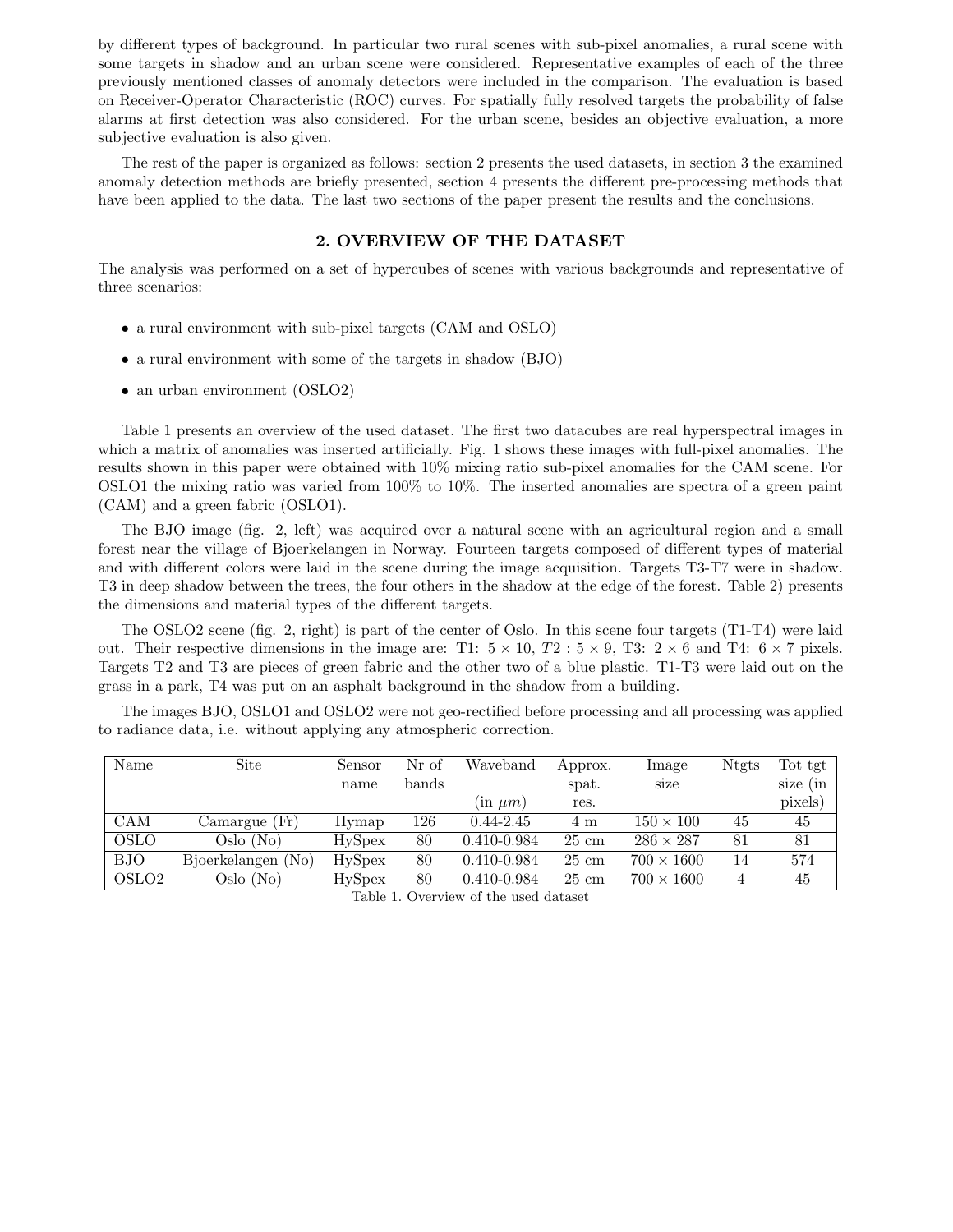

Figure 1. RGB color composite of the CAM (left) and OSLO1 (right) datacubes



Figure 2. RGB composite of the BJO (left) and OSLO2 (right) datacubes

| T1     | T2     | T3      | T4              | <b>T5</b>       | Т6              | T7              |
|--------|--------|---------|-----------------|-----------------|-----------------|-----------------|
| green  | red    | cloths  | cloths          | painted boards  |                 |                 |
| car    | car    |         |                 | paint 1         | paint 2         | paint 3         |
| 8x22   | 5x11   | 4x3     | 2x3             | 5x7             | 4x4             | 3x3             |
| T8     | T9     | T10     | T <sub>11</sub> | T <sub>12</sub> | T <sub>13</sub> | T <sub>14</sub> |
| cloths | cloths |         | painted boards  |                 |                 | people          |
|        |        | paint 1 | paint 2         | paint 3         | paint 4         |                 |
| 2x7    | 3x4    | 8x10    | 5x7             | 4x7             | 5x8             | 7x16            |

Table 2. Material types and target sizes (in pixels) for the BJO image

# 3. ANOMALY DETECTION METHODS

Besides global RX, representative examples of three categories of anomaly detectors are examined in the paper. Fig. 3 presents an overview of the detectors in the three classes. As can be seen from the figure, many of the investigated methods are RX-based, but for the sub-space detection methods and mainly for the SBAD methods, some anomaly detectors that are not related to RX have also been included. The different detectors are briefly described below.

## 3.1 Sub-space methods

The sub-space methods are global and have in common that they apply Principal Component Analysis (PCA) or Singular Value Decomposition (SVD) to the datacube and that detection is run on a subset of PCA/SVD bands. They are thus global anomaly detectors applied on a spectral sub-set (sub-space). For all of the subspace methods the only parameter is the number of PCA or SVD bands that are considered to represent the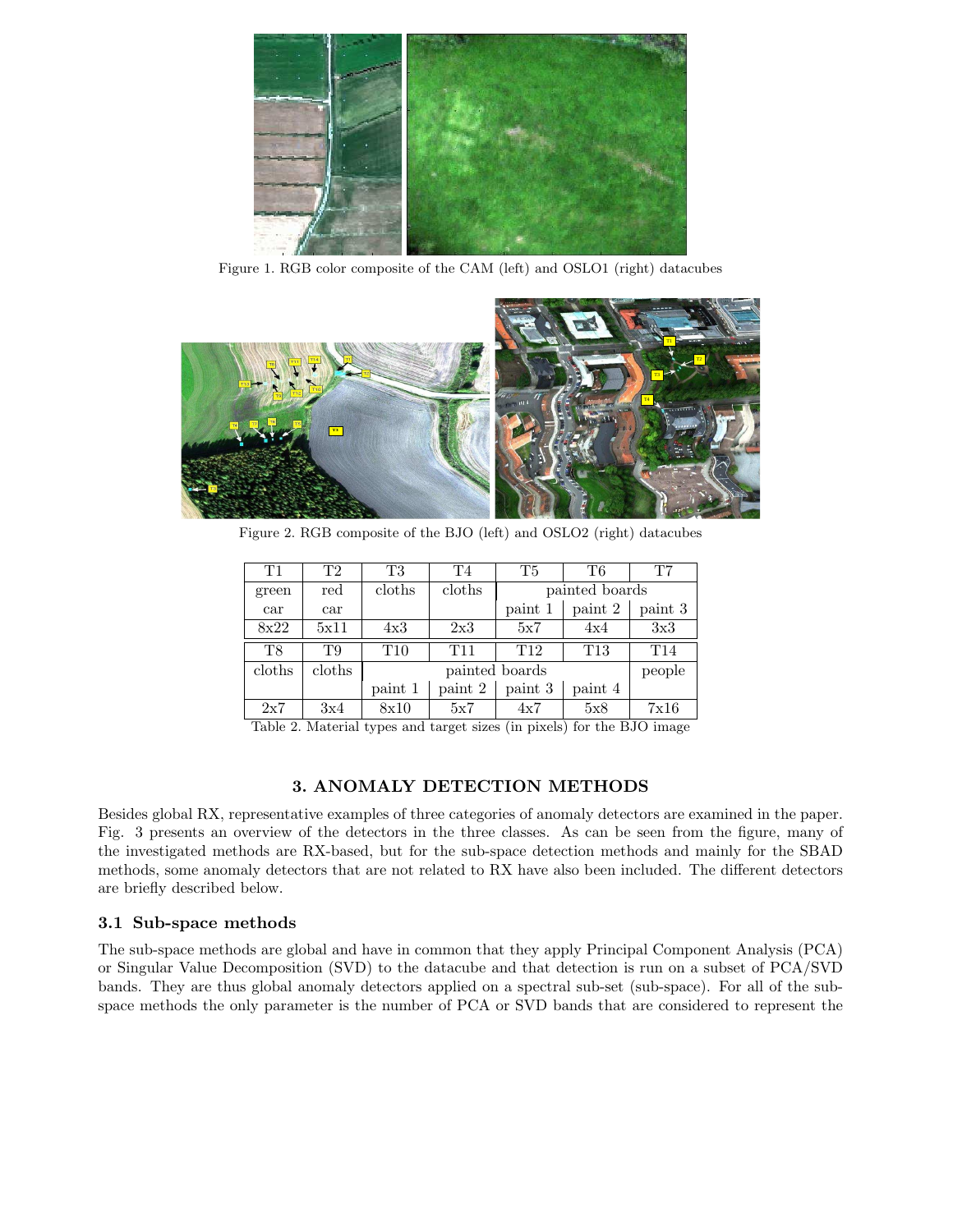

Figure 3. Schematic overview of the examined anomaly detection methods

background. If this number is too high, targets will disappear in the background, if it is too low, too many false alarms will remain. Finding the optimal value for the dimension of the background sub-space remains a current research topic.

#### 3.1.1 Subspace RX (SSRX)

In SSRX the RX is applied on a limited number of PCA bands. The first PCs are discarded in SSRX.

#### 3.1.2 RX after orthogonal subspace projection (OSPRX)

In OSPRX the background is defined by the first components of a Singular Value Decomposition. These first components define the background subspace and the data are projected onto the orthogonal subspace before applying the RX detector.<sup>1, 16</sup>

In the current paper the SVD of the global spectral covariance matrix  $C$  is determined:

$$
[U, S, V] = svd(C)
$$

with U and V respectively the left and right singular vectors of the decomposition and  $S$  the diagonal matrix with decreasing singular values. The projection operator  $P_{SVD}$  is defined as a function of the first  $N_{bck}$  left singular vectors (columns of U), corresponding to the highest singular values (in S):  $W = U(1..N_{bands}, 1..N_{bck})$ :

$$
P_{SVD} = W(W^T W)^{-1} W^T
$$

and the result of the detector is

$$
d_{OSPRX}(r) = r^T (I - P_{SVD})r
$$

with I the  $N_{Bands} \times N_{Bands}$  identity matrix  $(N_{Bands}=$ number of spectral bands in the original image).

#### 3.1.3 RX after "partialling out" the clutter subspace (PORX)

In this method the effect of the clutter in a pixel is removed (partialled out) component-wise by predicting each of its spectral components as a linear combination of its high-variance principal components. The detector applies the RX detector on the residual. Details of the method can be found in Ref. 9.

#### 3.1.4 Complimentary subspace detector (CSD)

The CSD is not an RX-based method. In the CSD the highest variance principal components (PCs) are again used to define the background subspace and the other PCs to define the target subspace (the complimentary subspace).<sup>6</sup> The PUT is then projected on the two subspaces and the anomaly detector is the difference of the projection onto the target subspace and the background subspace.

$$
d_{CSD}(r) = r^T P_t r - r^T P_b r
$$

with:

$$
P_b = W_{PCA}(1..N_{bck})W_{PCA}^T(1..N_{bck})
$$
  

$$
P_t = W_{PCA}(N_{bck}..N_{tot})W_{PCA}^T(N_{bck}..N_{tot})
$$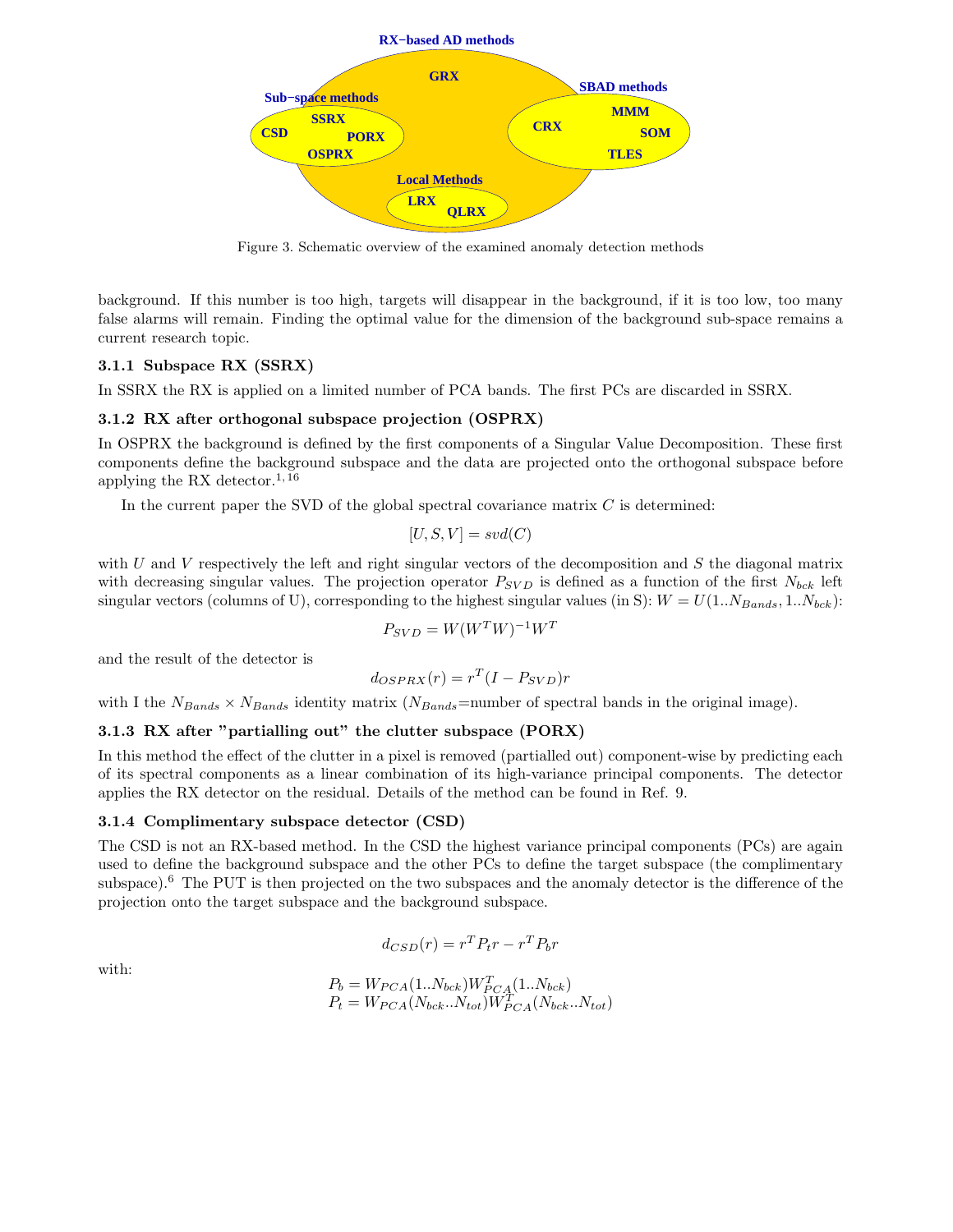# 3.2 Local methods 3.2.1 Local RX (LRX)

In LRX the covariance matrix  $C_B$  and mean  $\mu_B$  spectrum of the background are estimated locally in a window around the PUT. A double sliding window is used: a guard window and an outer window are defined and the background statistics are determined using the pixels between the two (see fig. 4).



Figure 4. Sliding dual window used in the local AD methods

## 3.2.2 Quasi-local RX (QLRX)

Quasi-local RX (QLRX)<sup>10</sup> offers a compromise between the global and local RX approach. In QLRX the global covariance matrix  $C$  is decomposed using eigenvector/eigenvalue decomposition:

$$
C = U \Lambda U^T
$$

The eigenvectors are kept in the RX, but the eigenvalues are replaced by the maximum of the local variance and the global eigenvalue

$$
\Lambda_{QL} = [max(\lambda_{loc}^i, \lambda_{glob}^i)]
$$

This means that the score of the detector will be lower at locations of the image with high variance (e.g. edges) than in more homogeneous areas. Spectral statistical standardization is applied as a pre-processing step. The local variance is determined in a double sliding window as in LRX.

## 3.3 Segmentation-based methods

In complex scenes, the hypothesis of a single multi-variate normal distribution of background spectra is normally not verified, not even locally. For that reason several segmentation-based anomaly detectors have been proposed in literature. In this paper four of these methods have been included in the analysis.

#### 3.3.1 Class-conditional RX (CRX)

In CRX the image is first segmented, the covariance matrix and mean within each class i (i.e.  $C_{B,i}$  and  $\mu_{B,i}$ ) are determined. The Mahalanobis distance between the PUT and each of the classes is calculated. The final result is the minimum of these distances.

$$
D_{CRX} = min_i \left[ (r - \mu_{B,i})^T C_{B,i}^{-1} (r - \mu_{B,i}) \right]
$$

In the current paper K-means clustering is used and the parameters of the method are the minimum number of pixels allowed in each class and the maximum number of classes used in the clustering. NC, the number of classes, follows from these parameters

## 3.3.2 Method based on Multi-variate normal Mixture Models (MMM)

A Stochastic Expectation Maximization (SEM) algorithm<sup>17</sup> is used for fitting a multi-variate normal mixture model to the image for describing the background. The anomaly detector detects pixels that have a low probability according to the estimated model. The MMM was applied after spectral binning<sup>18</sup> and square root transformation of the data in order to make the noise signal independent.<sup>19</sup> The parameters of the method are the number of mixture components and the termination threshold for the iterative parameters estimation method. The idea behind the mixture model is to use the mixture components (the multi-variate normal pdfs) as base pdfs in a row expansion of the true pdf, which can then, in principle, have any shape.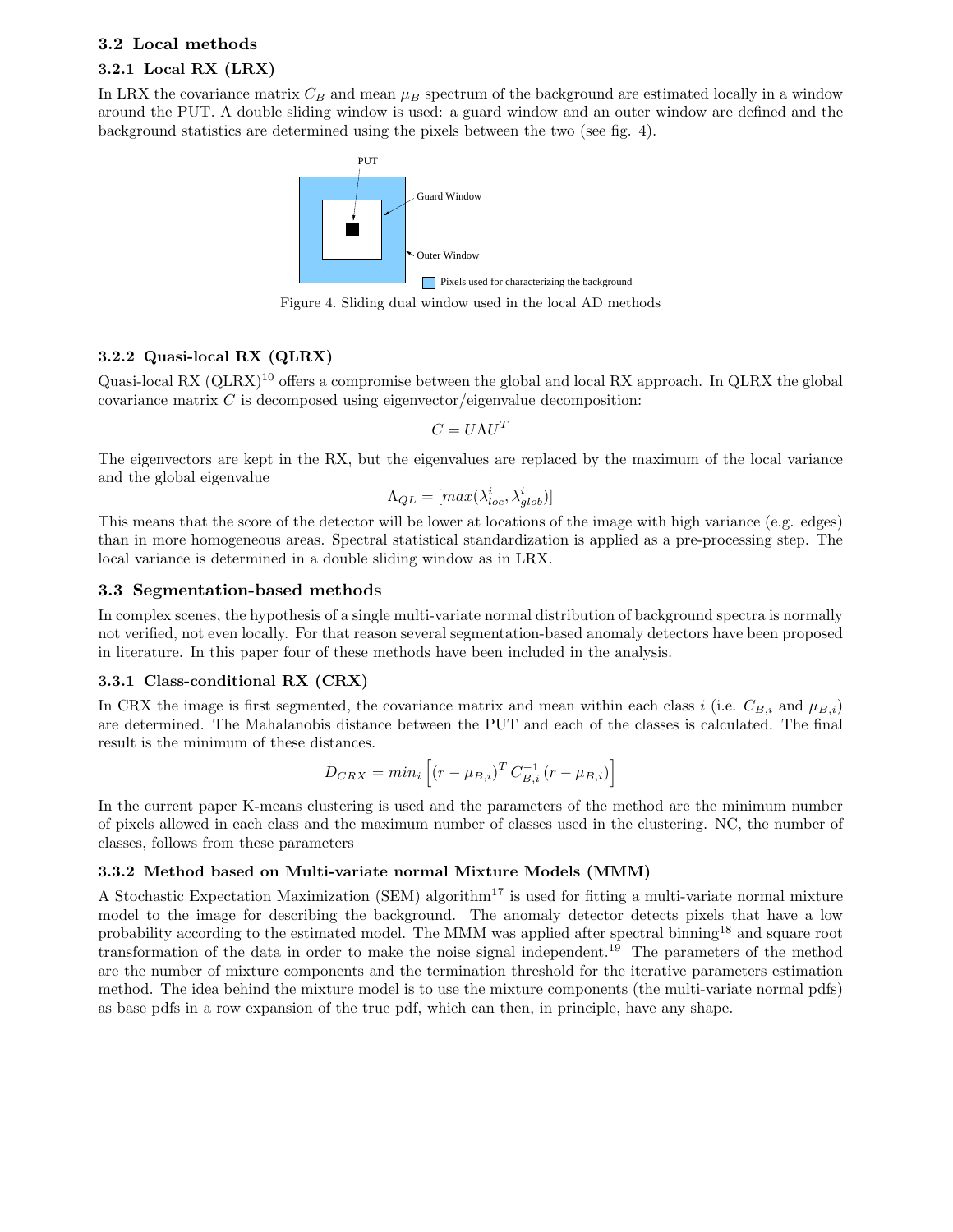#### 3.3.3 Two-Level End-member Selection method (TLES)

The principle of the TLES method<sup>14</sup> is the following: a small scanning window (50  $\times$  50 pixels) runs over the image and at each position of the window the principal background spectra are determined using a segmentation method based on end-member selection. Endmembers that correspond to a minimum percentage (MP) of the image tile are stored. At the end of the process an endmember selection is again applied on the stored endmembers and linear unmixing is applied on the image. Anomalies correspond to pixels with a large residue after unmixing. In Ref. 14 N-FINDR was used as the endmember selection method. In the current paper the minimum volume simplex analysis algorithm  $(MVSA)^{20}$  was used because it was found to give better results. Parameters of the method are the threshold MP and the number of end-members kept in the two stages of the algorithm.

### 3.3.4 Method based on Self-Organizing Maps (SOM)

A trained SOM is considered as a representation of the background classes in the scene. Anomalies are determined by computing the spectral distances of the pixels from the SOM units.<sup>13</sup> The SOM was applied on the first PCA components and run using a square map consisting of NsxNs hexagonal cells. It was optimized sequentially and its parameters are Ns and the number of PCA bands used.

## 4. PRE-PROCESSING METHODS

Before applying the actual anomaly detectors, some pre-processing methods were applied to the data. The pre-processing technique used depends on the dataset and on the anomaly detector. The different types of pre-processing are briefly described below.

## 4.1 Dimension reduction by spectral binning

The binning consists in averaging over groups of neighboring bands, down to a resolution of about 30 nm, as legitimated in Ref. 18 and references therein.

#### 4.2 Kurtosis dimension reduction

As anomaly detection aims to search for outliers, a projection that enhances outliers applied as a pre-processing can improve detection performance. It has been shown that Kurtosis is very sensitive to outliers. In Ref.21 data are projected on the (first) eigenvectors of the Kurtosis matrix  $K$ :

$$
K = \Sigma^{-1} \frac{1}{N} \sum_{i=1}^{N} (X_i - \mu)^t \Sigma^{-1} (X_i - \mu) (X_i - \mu) (X_i - \mu)^t
$$

where  $X_i$  is the i<sup>th</sup> element of X, the matrix of observations,  $\mu$  and  $\Sigma = cov(X)$  are the mean and covariance matrix of X.

## 4.3 Spectral whitening

If the eigenvalues and eigenvectors of the covariance matrix of the complete image are resp.  $\Lambda$  and U and  $\mu$  is the average spectral vector of the image, then the spectral whitening of the pixel r is given by:<sup>6</sup>

$$
r_W = U\Lambda^{-1}U^T(r - \mu)
$$

Whether whitening is beneficial for the anomaly detector depends on the AD method and the datacube. For CSD spectral whitening is always applied. The other sub-space methods were applied with and without whitening and the best result obtained is reported in this paper.

## 4.4 Spectral statistical standardization

The spectral statistical standardization converts each spectral band to have a zero mean and a standard deviation of 1. This is necessary for the QLRX in order to make sure the global eigenvalues and the local variances can be interchanged in the algorithm.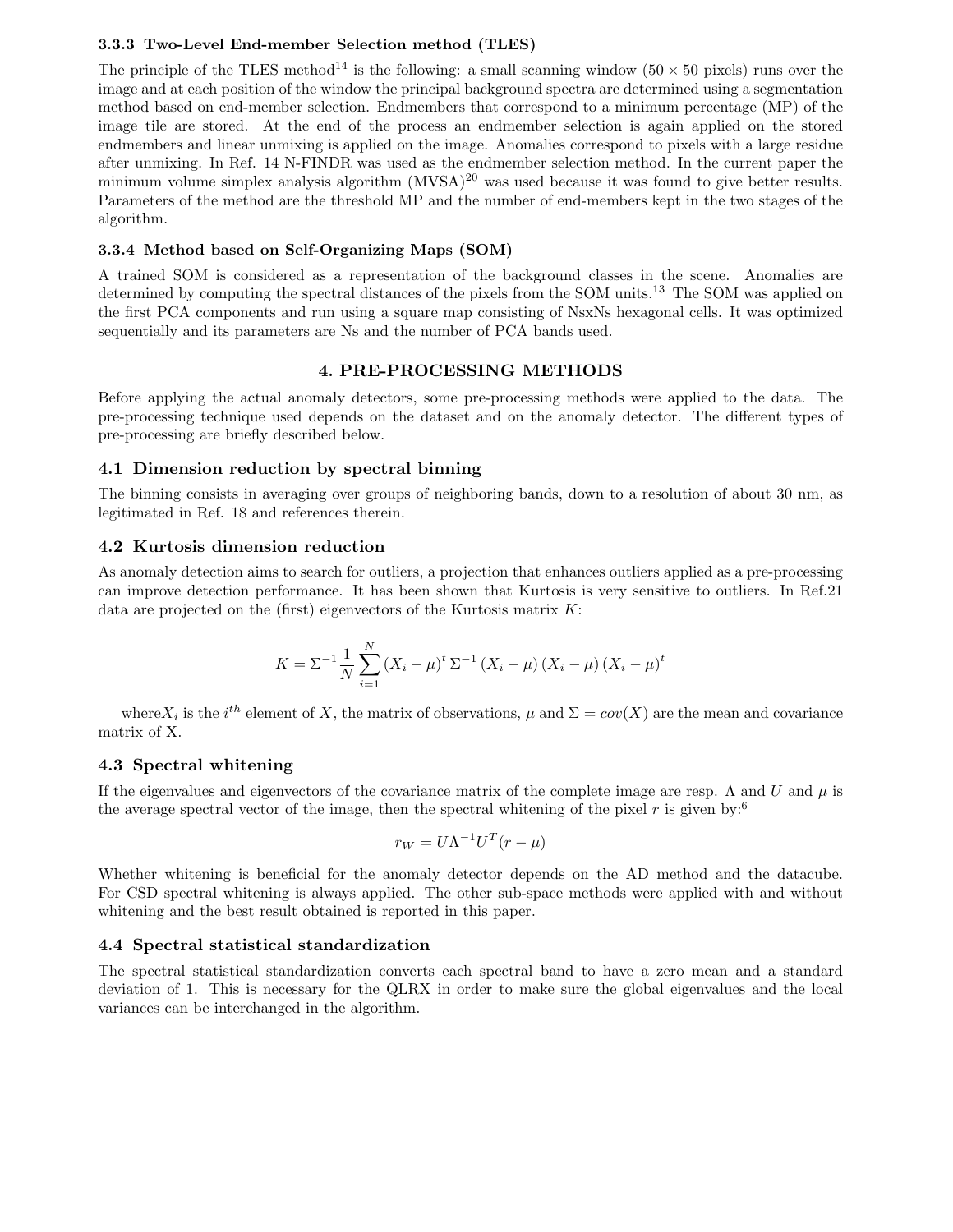#### 4.5 Shadow detection

In the case of images that exhibit large contrast between shadow and sunny parts, a classification step in two classes shadow/sunny can be inserted prior to the selection of spectral features and AD. The classification method applied here relies on the fact that radiance in NIR bands is very low in shadow, because there is no direct irradiance and the Rayleigh scattering effects that decrease with the wavelength power 4, induce low diffuse irradiance, too. Therefore, the histogram of NIR radiances of the image exhibits a first mode for low values that corresponds to shadow parts of the image. Fig. 5(left) shows the histogram in the NIR region, and on the right the detected shadows for the BJO dataset are shown. This shadow/sunny classification has been applied prior to GRX, the sub-space detectors and CRX for the BJO image and prior to GRX and CRX for the OSLO2 image. In the CRX method the shadow class counts as an additional class.



Figure 5. Histogram of NIR band and result of shadow detection for the BJO dataset

## 5. EVALUATION METHOD

Experimental ROC (Receiver Operating Characteristics) curves, showing the detection rate (DR) vs. the false alarm rate (FAR), are used to evaluate the results obtained with the various detectors. For the images with resolved targets, a pixel based ROC curve is calculated for each target, whereas for the images with sub-pixel targets, a ROC curve is calculated based on all the targets in the image. DR is plotted vs. the logarithm of the FAR (the resulting curve is referred to as a logROC), and the area under the logROC curve (the logAUC) is calculated and used as the measure of performance. The reason for using a logarithmic FAR scale is that it ensures equal weight across the range of FAR values.

For extended targets (in BJO and OSLO2), ROC curves give the detection performance for each pixel of the target with respect to the false alarms. For defense and security applications it is also of interest to assess the performance at the first detection of a target. In this paper, for extended targets, we therefore also determined the false alarm rate at the first detection for each of the targets.

#### 6. RESULTS AND DISCUSSION

#### 6.1 Implementation issues

The different examined AD methods depend on different parameters. Because the aim of the paper is to compare the different algorithms in the different scenes, the parameters are optimized for each detector/scene combination. For each algorithm, parameters were varied within a reasonable range and the results shown are the best results obtained for the algorithm.

For the different algorithms, different pre-processing steps were applied. Table 3 presents an overview of the used pre-processing method for each detector.

Moreover for the rural scene with targets in shadow (BJO), results with and without taking into account the shadow mask will be shown for GRX and all of the sub-space methods as well as for CRX, where the shadow mask is used as a supplementary class in the segmentation. For the urban scene (OSLO2), the shadow mask was applied only for GRX and CRX.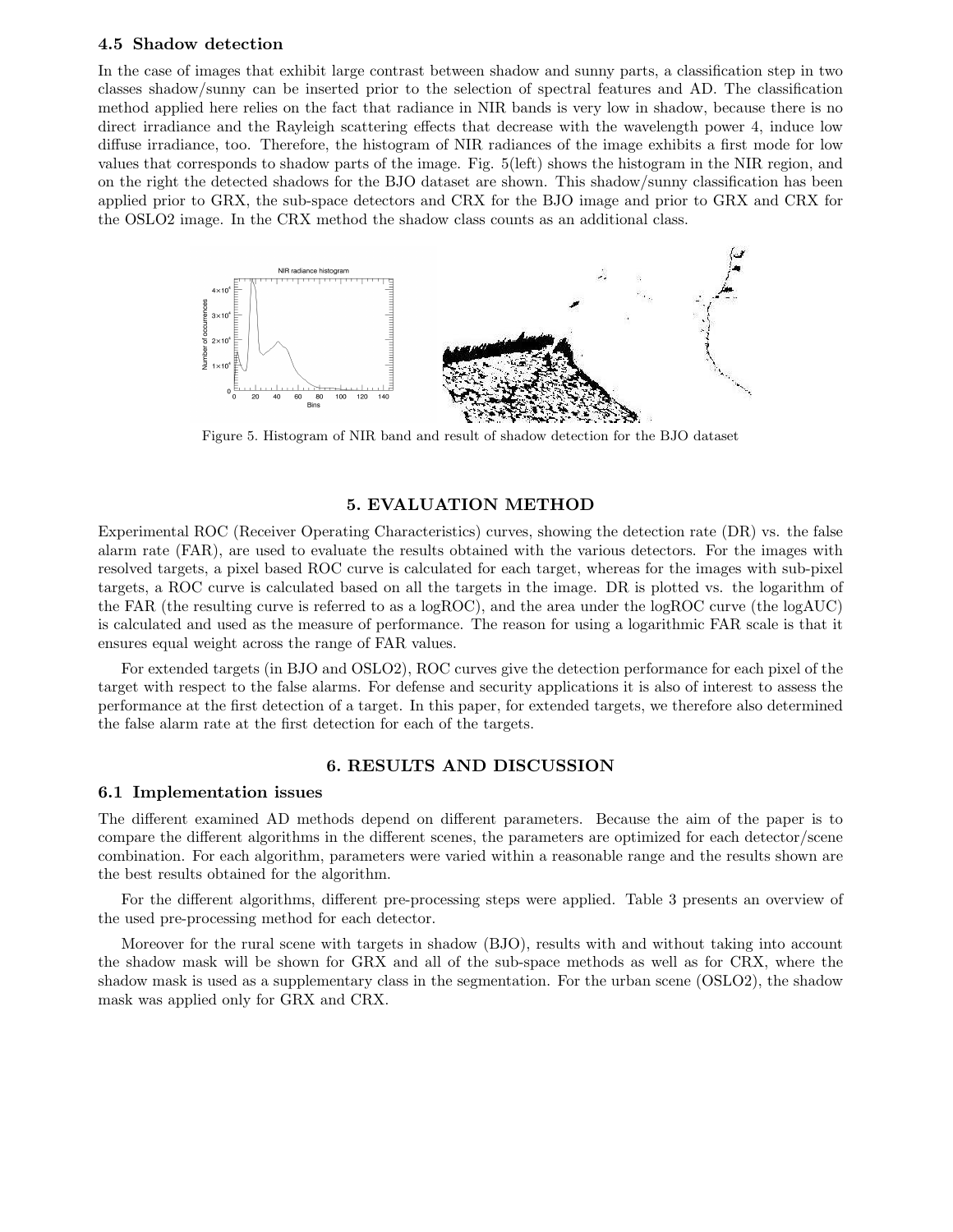| AD method           | Applied pre-processing                                                                                       |
|---------------------|--------------------------------------------------------------------------------------------------------------|
| GRX                 | Kurtosis Dimension Reduction                                                                                 |
| SSRX                | Spectral Whitening (optional)                                                                                |
| PORX                | Spectral Whitening (optional)                                                                                |
| <b>OSPRX</b>        | Spectral Whithening (optional)                                                                               |
| CSD.                | Spectral Whithening                                                                                          |
| <b>LRX</b>          | Kurtosis Dimension Reduction                                                                                 |
| QLRX                | Spectral Statistical Standardization                                                                         |
| CRX.                | Kurtosis Dimension Reduction                                                                                 |
| <b>TLES</b>         | None                                                                                                         |
| SOM                 | None, but applied on first PCA bands                                                                         |
| <b>MMM</b><br>ה ווי | Spectral binning, square root transformation<br>$\cdot$ can convert the set of $\cdot$ in the set of $\cdot$ |

Table 3. Overview of the type of pre-processing used for each detector

|              | Sub-space methods |        | Local methods | SBAD methods |         |  |
|--------------|-------------------|--------|---------------|--------------|---------|--|
| Method       | log AUC           | Method | log AUC       | Method       | log AUC |  |
| GRX          | 0.732             | LRX    | 1.0           | <b>CRX</b>   | 1.0     |  |
| <b>SSRX</b>  | 0.742             | QLRX   | 0.723         | <b>MMM</b>   | 1.0     |  |
| <b>PORX</b>  | 0.569             |        |               | <b>SOM</b>   | 0.116   |  |
| <b>OSPRX</b> | 0.931             |        |               | <b>TLES</b>  | 0.129   |  |
| CSD          | 0.868             |        |               |              |         |  |

Table 4. logAUC results for the CAM scene with a mixing ratio of 10%

## 6.2 Results for sub-pixel detection in a rural environment

#### 6.2.1 Results for CAM

Table 4 shows the logAUC results for the different detectors obtained in the CAM dataset with a 10% mixing ratio. The best results are obtained with LRX, CRX and MMM. They all achieve a logAUC of 1.0, which means that all targets have been detected with a false alarm rate that is smaller than 1/image size, i.e.  $FAR < 6.6 * 10^{-5}$ . Of the sub-space methods OSP-RX gives the best results.

#### 6.2.2 Results for OSLO1

Fig. 6 shows the logAUC results of the different detectors versus the mixing ratio for the OSLO1 datacube. In this experiment the mixing ratio was varied from 100% (full pixel anomaly) to 10%. Results of global RX-based methods are shown as solid lines, the LRX and QLRX as dot-dash lines and the segmentation-based methods as dashed lines. CRX and LRX clearly give the overall best results. The next best results are obtained by MMM. Of the global RX-based methods the OSPRX and SSRX give the best results.

#### 6.3 Results for a rural environment with some of the targets in shadow

Fig. 7(left) shows a graphical representation of the logAUC for each of the detectors and for each target for the BJO scenes. The colors represent the value of the logAUC. The figure on the right shows the logarithm of the probability of false alarms at first detection (logFARAt1stDet) for each of the targets. The colormap in both figures is such that red corresponds to the best performance. The two figures are globally consistent. From the figures it is clear that T2 is the most easily detectable target. It is also clear that the targets in shadow are more difficult to detect than the others. T3, hidden in the forest, is the most difficult to detect.

For the targets in shadow MMM gives the overall best results, followed by GRX, SSRX and CRX, all three after shadow masking (GRX SM, SSRX SM and CRX SM), and LRX. Taking into account the shadow mask improves the performance of CSD and PORX slightly. For OSPRX the shadow mask increases the FAR.

For the targets that are not in shadow areas the MMM and CRX give the globally best results. For these targets, applying the shadow mask to the GRX, CRX and sub-space methods in general degrades the results by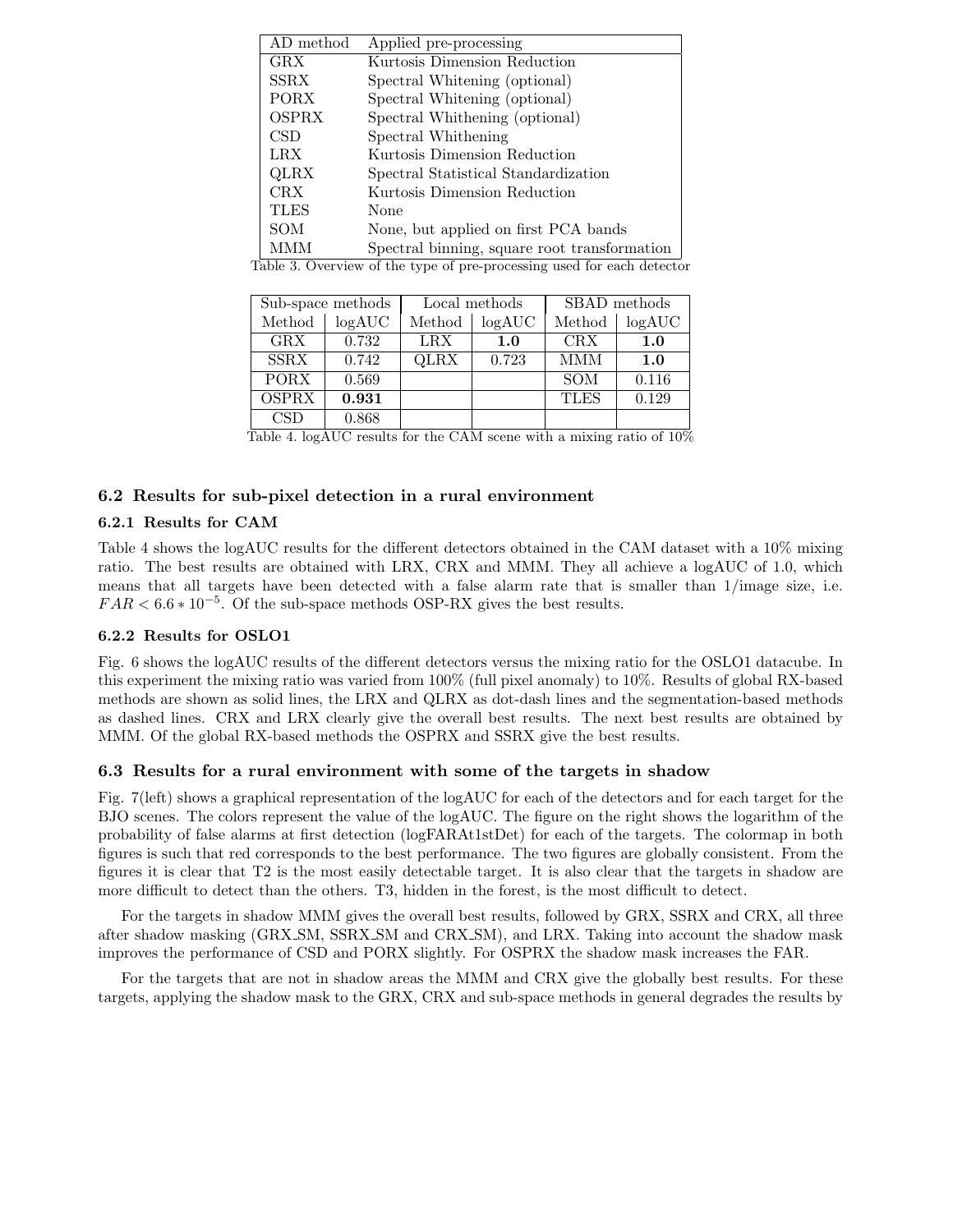

Figure 6. LogAUC vs. mixing ratio for the different detectors in OSLO1



Figure 7. Graphical representation of detection results for BJO for each detector. Left: per target logAUC, right: per target FAR at first detection

increasing the FAR. The only exception is for GRX and CRX for target T1. MMM gives the most consistent results over all targets. Only for T5 some of the other methods and in particular LRX give better results than MMM. LRX also gives the best results for T10, which is painted using the same paint as T5. The local methods in general suffer from the variability in target size.

#### 6.4 Results for the urban scene

Fig. 8(left) shows the logAUC results for the OSLO2 scene. It can be seen that the values of logAUC are much lower than for the other data cubes. The maximum value obtained here is 0.54. This is due to the complexity of the scene: the targets inserted into the scene are not the only anomalies. In an urban environment many objects can present an anomalous spectrum, e.g. cars, special roof materials, etc. The comparison therefore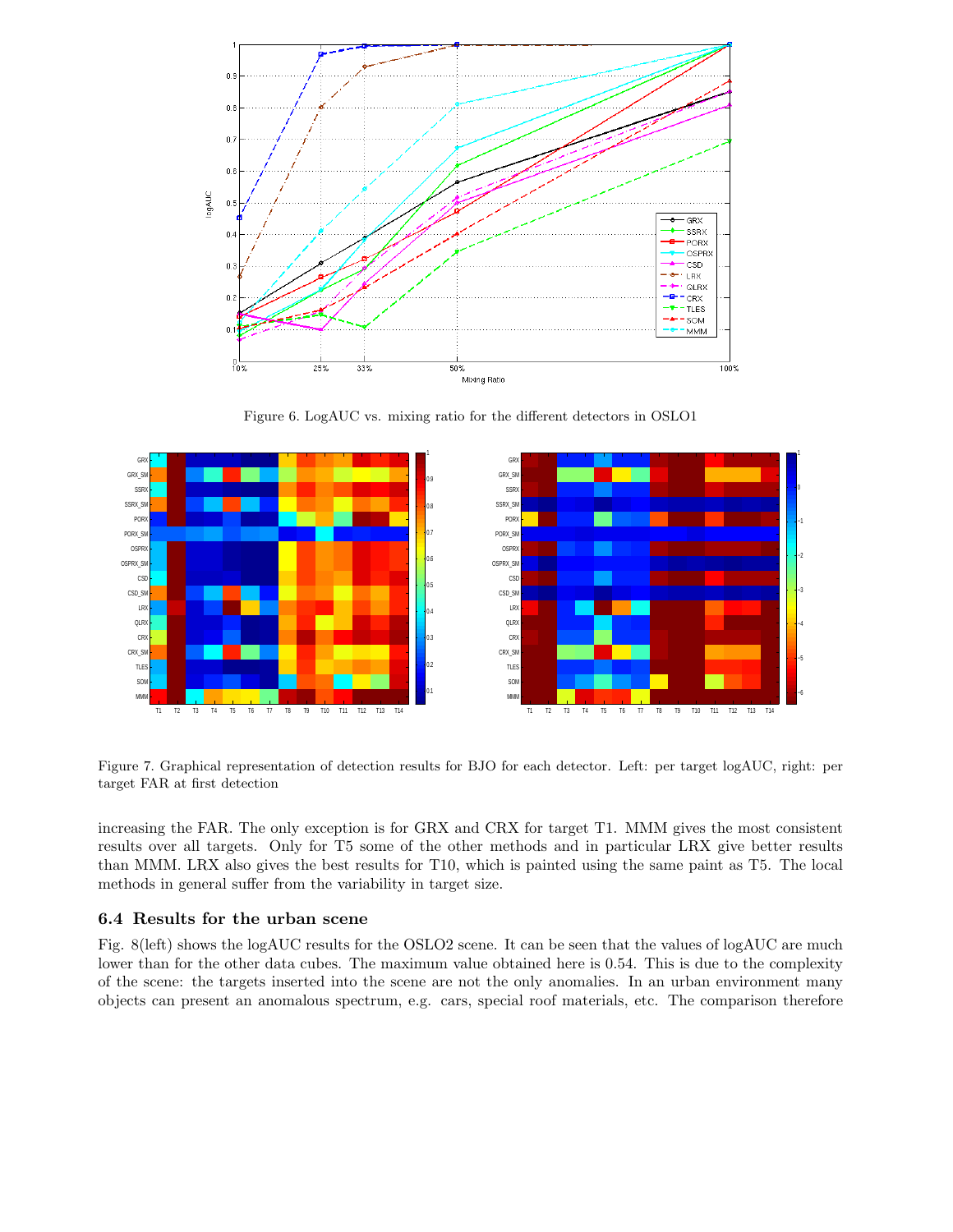

Figure 8. Graphical representation of detection results for OSLO2 for each detector. Left: per target logAUC, right: per target FAR at first detection

only shows how well the different anomaly detection methods cope with urban "clutter". Fig. 8(right) shows the logFARAt1stDet for each target. From the two figures it can be seen that MMM gives the overall best results, followed by TLES, OSPRX, LRX and SOM. From the global RX methods, OSPRX gives the best results. The shadow mask presents a benefit for T4, which is the only target in shadow. For this target GRX SM and CRX SM and OSPRX give the best results, GRX SM and CRC SM are slightly better than OSPRX for the logAUC criterion, while OSPRX gives slightly better results than the two others for the logFARAt1stDet.

As mentioned above an urban scene presents many objects that may have an anomalous spectrum and that thus will be considered a false alarm in the above evaluation. It is therefore of interest to give an idea of these false alarms for each of the detectors. Fig. 9 presents the results of the three best detectors (MMM, OSPRX and TLES), superimposed on a grayscale image of the OSLO2 scene. The results shown are thresholded detection results with the threshold set to the lowest first detection level for the true targets (i.e. the threshold for which at least one pixel of the most difficult target is detected). The figure shows that target 1 is the most easy and that it was detected completely by the three detectors. T2 and T3 have been completely detected by MMM, while the two other detectors (at the selected thresholds) detect only a part of the interior. On the contrary T4 has been completely detected by TLES and OSPRX, while MMM only detects a part of its interior. The figure also shows that many of the "false alarms" are indeed cars and structures on the roofs of buildings. Many cars show up as being detected by OSPRX and TLES (cyan), some were only detected by MMM. The TLES also detects some vegetation as being anomalous. The scene contains one extra large rectangular structure on the pavement, marked "FA1" that was detected as anomalous by all three detectors. This subjective evaluation shows that the three detectors that perform best according to the "objective" evaluation, are quite complimentary. Examining further the properties of their results may lead to interesting ideas on fusion of anomaly detectors.

## 7. CONCLUSIONS

This paper evaluates the performance of anomaly detection methods in scenes with different backgrounds and types of targets: agricultural scenes with sub-pixel targets, an agricultural scene with some of the targets in shadow and an urban scene. Three classes of anomaly detectors were considered besides the global RX: sub-space methods, local methods and segmentation-based anomaly detection (SBAD) methods.

For sub-pixel anomaly detection in scenes of low complexity (rural and non shadow) , LRX, CRX give the best results, followed by MMM. From the investigated global RX-based methods OSPRX gives the best results.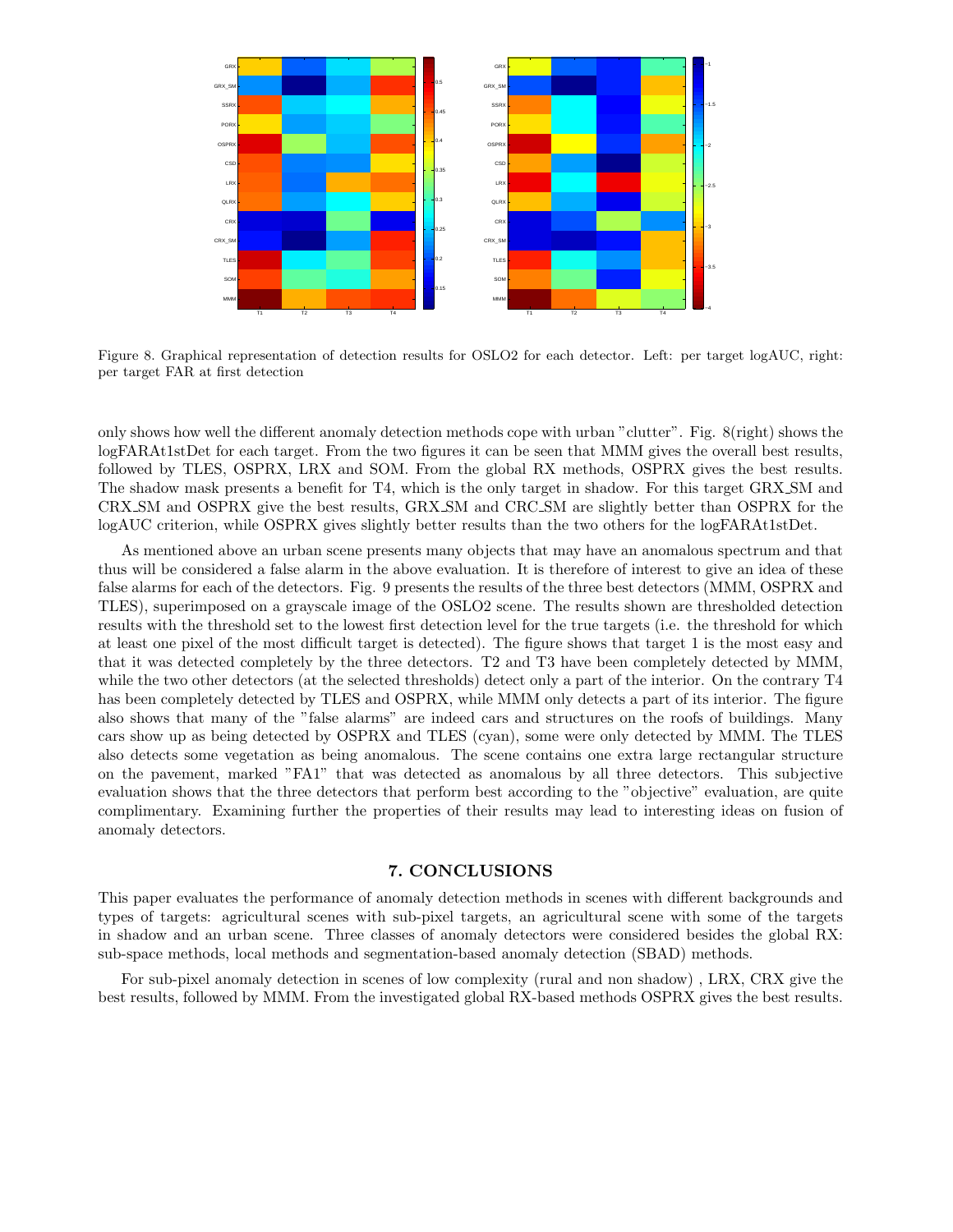

Figure 9. Color composite of the detection results for MMM, TLES and OSPRX at lowest 1st detection threshold, superimposed on B/W image of OSLO2 (R: MMM results, G: TLES results, B: OSPRX results)

For the rural scene with part of the targets in shadow, MMM gives the best overall results. The targets in shadow are also well detected by GRX and CRX after applying shadow mask. However, applying the shadow mask degrades performance of these two detectors for targets that are not in shadow.

In the urban environment the SBAD methods give generally better results than the RX-based methods. Of the global RX-based methods, OSPRX gives the best results. The overall best result for the urban scene is obtained by MMM, followed by TLES, LRX, OSPRX and SOM. Subjective evaluation of the detection results, shows that the best performing detectors give complimentary results and that "false alarms" are mainly due to objects with anomalous spectra in the scene such as cars and parts of buildings. Further investigation of this complementarity may lead to efficient detector fusion.

In this work it became evident that pre-processing has an important impact on the results. This will be further investigated.

#### 8. ACKNOWLEDGMENTS

The authors would like to acknowledge Salvatore Resta at the University of Pisa for providing the ground truth for the OSLO2 data set. The OSLO1, OSLO2 and BJO datasets were provided by the Norwegian Defence Research Establishment (FFI). The CAM scene was provided by ESA (DAISEX experiment) through a collaboration with ONERA.

#### REFERENCES

- [1] Matteoli, Diani, M., and Corsini, G., "A tutorial overview of anomaly detection in hyperspectral imagery," *IEEE A&S Systems Magazine, Part3: Tutorials* 21 (June 2010).
- [2] Reed, I. and Yu, X., "Adaptive multiband cfar detection of an optical pattern with unknown spectral distribution," *IEEE ASSP* 38, 1760–1770 (Oct 1990).
- [3] Stein, D., Beaven, S., Hoff, L., Winter, E., Schaum, A., and Stocker, A., "Anomaly detection from hyperspectral imagery," *IEEE Signal Proc. Mag.* 38, 58–69 (Jan 2002).
- [4] Chang, C. and Chiang, S., "Anomaly detection and classification for hyperspectral imagery," *IEEE-TGRS* 40, 1314–1325 (June 2002).